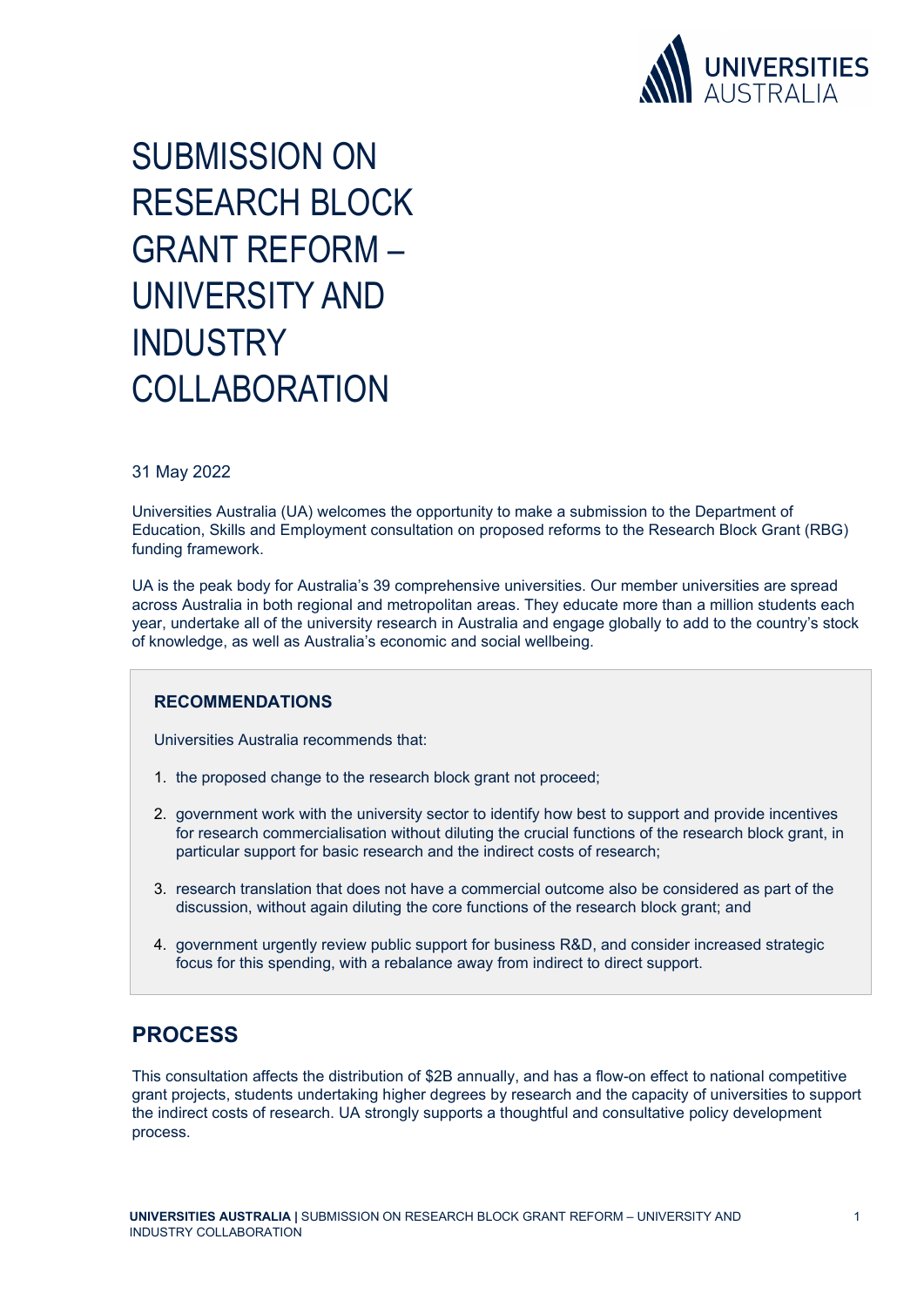

## **THE PURPOSE OF THE RESEARCH BLOCK GRANT**

The research block grant is divided into the Research Support Program and the Research Training Program. Each is designed for a specific purpose, whilst providing flexibility for universities in how those purposes are achieved.

The Research Training Program (RTP) provides stipends to postgraduate research students at Masters and PhD level, and provides funds with which universities support the activities of research students.

The purpose of the Research Support Program (RSP) is outlined in the University Research Commercialisation Action Plan as well as a range of other documents:

"The RSP supports the systemic costs of research at Australian universities that are not supported directly through competitive and other grants, such as libraries, laboratories, consumables, computing centres and the salaries of support and technical staff. RBG funding ensures that universities receive support for basic research, feeding high-quality and innovative research into the research pipeline."[1](#page-1-0)

The Action Plan goes on to say:

"Because RBG funding is flexible, it can be invested in the translational and commercialisation phases of R&D." [2](#page-1-1)

The flexibility built into the research block grant program should not be used to dilute its core function. The question we should be asking is not can the funding be diverted, but should it be, and would such a change serve the policy intent? The funding and capacities are finite. A diversion of scarce resources from their purpose of support and training risks undermining not only the core functions but any other policy objectives.

Supporting the indirect costs of research is one crucial function of government. Introducing and supporting policy priorities such as research translation and research commercialisation is another. It is not possible to serve both ends from the same set of resources.

Universities Australia agrees that research translation and commercialisation are important activities. The Government has been clear about their policy priorities and the value it would like these activities to bring to Australia. Given this, UA submits that the policy needs to be appropriately resourced to support its ambitions.

### **FUNDING FOR UNIVERSITY RESEARCH AND DEVELOPMENT**

Australian universities are a critical actor in the Australian research landscape. Despite the pressures of the pandemic, higher education expenditure on research and development (HERD) increased 4 per cent, from \$12.2 billion in 2018 to \$12.7 billion in 2020.

However, this was the slowest biennial growth since 2004. HERD as a proportion of GDP decreased from 0.62 per cent in 2018 to 0.61 per cent in 2020.

In 2020, 53.1 per cent of university spending on research and development (R&D) was funded from internal university resourcing, down from 56.1 per cent in 2018. Australian Government grants accounted for 30.7 per cent of spending. The remaining 16.1 per cent of HERD was funded from other funding sources, including state and local governments, business, donations and other domestic and international sources.

<span id="page-1-0"></span><sup>1</sup> University Research Commercialisation Action Plan, p. 75

<span id="page-1-1"></span> $2$  Ibid.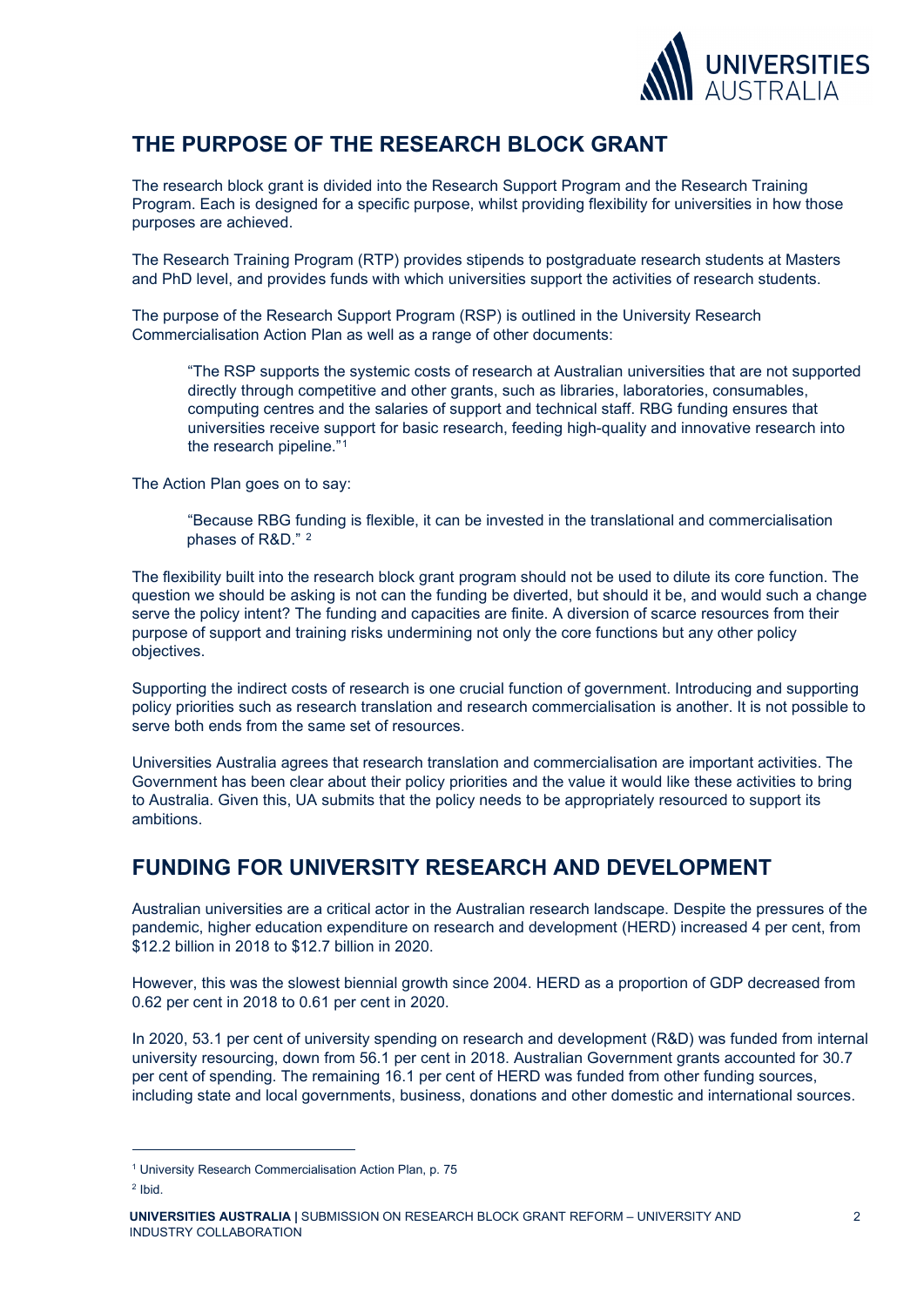

Universities now perform 90.1 per cent of pure basic research and 45.3 per cent of all applied research in Australia while businesses perform 38.9 per cent of all applied research.

Australian universities are pulling their weight in the Australian research landscape, ensuring the start of the innovation pipeline is primed through basic research, and undertaking a higher proportion of applied research than businesses.

But the most recent R&D expenditure figures show that internal university resourcing is under pressure. Furthermore, in the broader context, under the Job-ready Graduate reforms, research is no longer an eligible activity to be funded from the Commonwealth Grants Scheme.

An understanding of this context, one of already shrinking resources and increasing pressures on university revenues, makes it clear that putting additional pressure on the research block grant is not sustainable.

### **RESEARCH SUPPORT PROGRAM FUNDING SINCE 2001**

The change in policy and formula is founded on an assumption that the research block grant is sufficient to support the indirect costs of research and research commercialisation.

This is clearly not the case. In 2001, the RSP (or its predecessors) provided 71c for each dollar of Australian Government Competitive Grant Program (NCGP) funding that a university won. In 2020 that had dropped to the RSP providing 47c for each dollar of NCGP funding.

#### **In 2001, the RSP (or its predecessors) provided 54c for each dollar of public sector funding. In 2020 that had dropped to the RSP providing 33c for each dollar of NCGP funding.**

These figures demonstrate that universities are digging deeper into General University Funds to meet the cost of supporting research grants.

RBG funding has not kept up with the increase in the costs of supporting research. These funds cannot be stretched further without further negative impacts on the nation's research capacity and research workforce.

### **RESEARCH BLOCK GRANT FUNDING AND NATIONAL COMPETITIVE GRANTS**

The RBG is a key pillar of our research funding system, working in concert with the three major granting agencies, the Australian Research Council, the National Health and Medical Research Council, and the Medical Research Future Fund. The three granting agencies rely on universities having the financial capacity to underpin the costs of their research programs using the RBG and university resources.

UA notes that the University Research Commercialisation Action Plan allocated \$296 million over 10 years for 1,800 Industry PhDs and over 800 industry fellowships. The Industry Fellowships (administered by the ARC) and additional higher degree by research students will require indirect (and perhaps direct) support from universities– support that the research block grant is designed to provide, placing yet more demands on those limited funds.

In 2020 dollar terms, while National Competitive Grants Program funding increased 163 per cent between 2001 and 2020, over the same period the total research block grant increased 33.2 per cent, and the RSP component increased 72.5 percent. This further demonstrates the pressure on the research block grant to support the costs involved when a university wins funding through national competitive grant programs.

Even with a slowing down in the growth of NCGP in the decade 2010-2020, in 2020 dollar terms the NCGP increased 26.5 per cent, while the total block grant increased 13.6 per cent, and the RSP component increased 20.8 per cent in that time.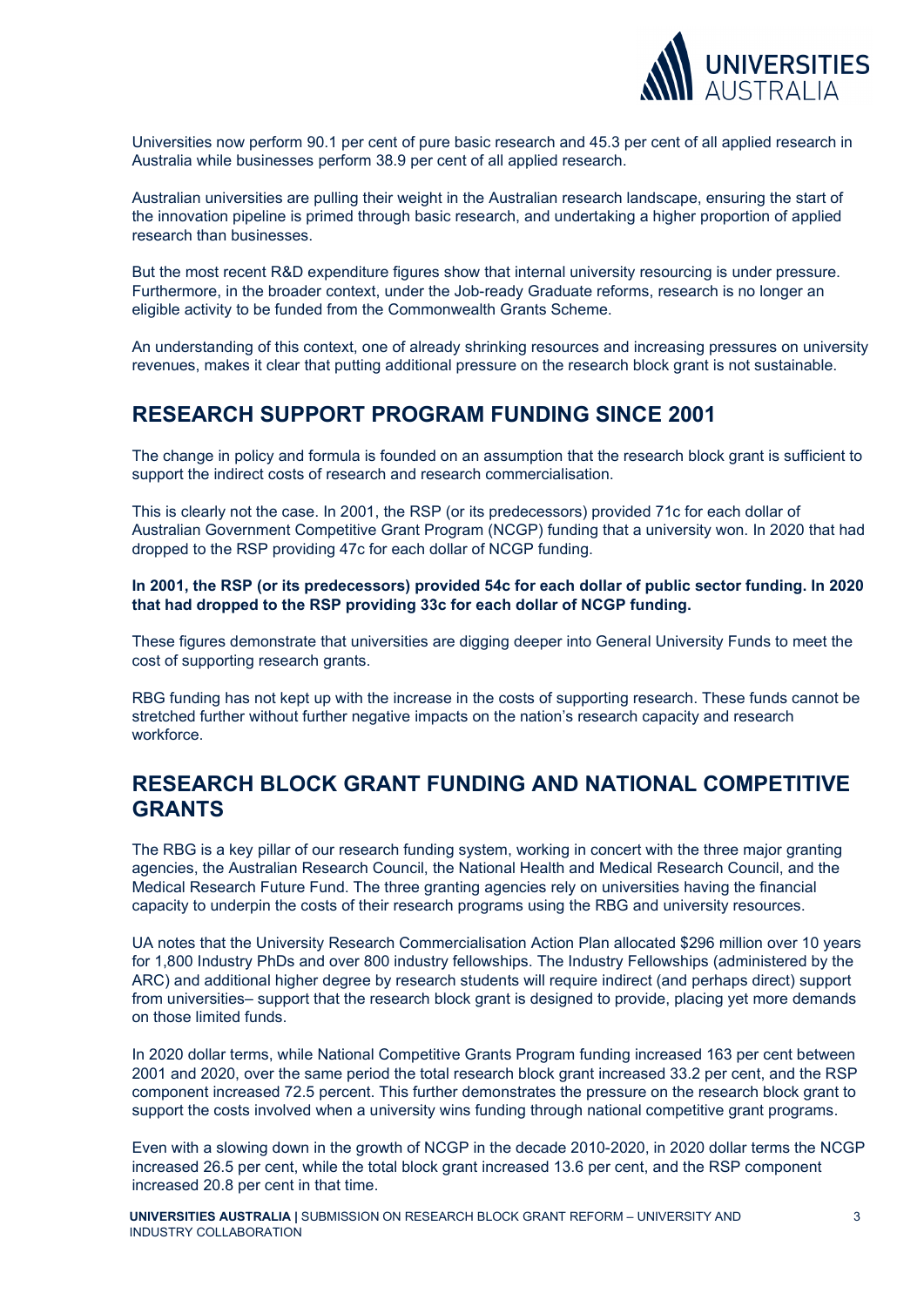

While universities have stepped in to fund this gap, there are diminishing incentives to seek NCGP funding if it cannot be matched by universities from other sources. This means fewer research proposals can be supported, shrinking the supply of ideas that fuels the system.

## **EFFECTS OF RECENT POLICY INITIATIVES**

A number of changes have been made to the research block grant formulae in recent years, and data strongly suggest these have led to increased collaboration between industry and universities – the intended effect.

The Watt Review recommendations that aimed to simplify arrangements for research support and increase incentives for business and other research-end user engagement have only recently been fully implemented, following the transition phase and adjustments during the first year of the pandemic.

The added weighting for Higher Degree by Research completions that include an industry internship is only just being introduced.

Businesses are increasingly valuing the research undertaken in universities. It is notable that funding from business for university research and development rose 15.5 per cent in two years, from \$522M in 2018 to \$603M from in 2020.

This increased funding for research flowing into universities from business strongly suggests that these incentives to increase collaboration are having an effect.

Australian universities sourced 5.49 per cent of their funding for R&D from industry, placing them 15th in the OECD in 2019. This compares to the US at 5.49 per cent (similar to Australia), the UK at 3.99 per cent, Canada at 7.99 per cent and Israel at 5.62 per cent.<sup>[3](#page-3-0)</sup> Countries with strong manufacturing sectors generally have a higher share, with South Korea at 1[4](#page-3-1).33 per cent (first) and Germany at 13.56 per cent (second).<sup>4</sup>

However, there has been no formal review of the impact of changes already made to research block grant formulae, particularly whether they are increasing the pressure on the ability of the research block grant to support indirect costs of research and research training. It would be good practice understand the impact of changes already introduced, that have a similar policy intent as the next raft of proposed changes, to see whether further adjustments are in fact warranted.

# **PUBLIC GOOD AND EXCELLENCE NEED TO BE VALUED**

UA holds concerns for public good research under the changes outlined in the paper. The paper outlines a reduction in the RBG earned from research funding received from government, whether through competitive or other programs. From agriculture to defence, from social services to health – universities are at the forefront of research that needs to be done in the public interest. The outcomes of this research save governments and taxpayers billions each year through non-commercial applications of knowledge. This research is as important as research that leads to cash returns.

Public good research changes people's lives and, often, assists Government in saving resources by changing behaviours. From learning to place babies on their backs to sleep reducing the incidence of SIDS, to working with communities to accept mask wearing as a key control measure during the COVID-19 pandemic, public good research has not only saved lives, but has provided the evidence for advice that reduces pressure on public resources.

<span id="page-3-0"></span><sup>&</sup>lt;sup>3</sup> OECD 2022, Main Science and Technology Indicators database, accessed 10 May 2022. The Australia data is 2020 as the previous release was 2018, whilst the other countries are 2019. Most OECD countries have not reported 2020 data.

<span id="page-3-1"></span><sup>4</sup> Note - this measure is not appropriate as a measure of industry collaboration as it effectively penalises success in other sources of funding (e.g., international student income).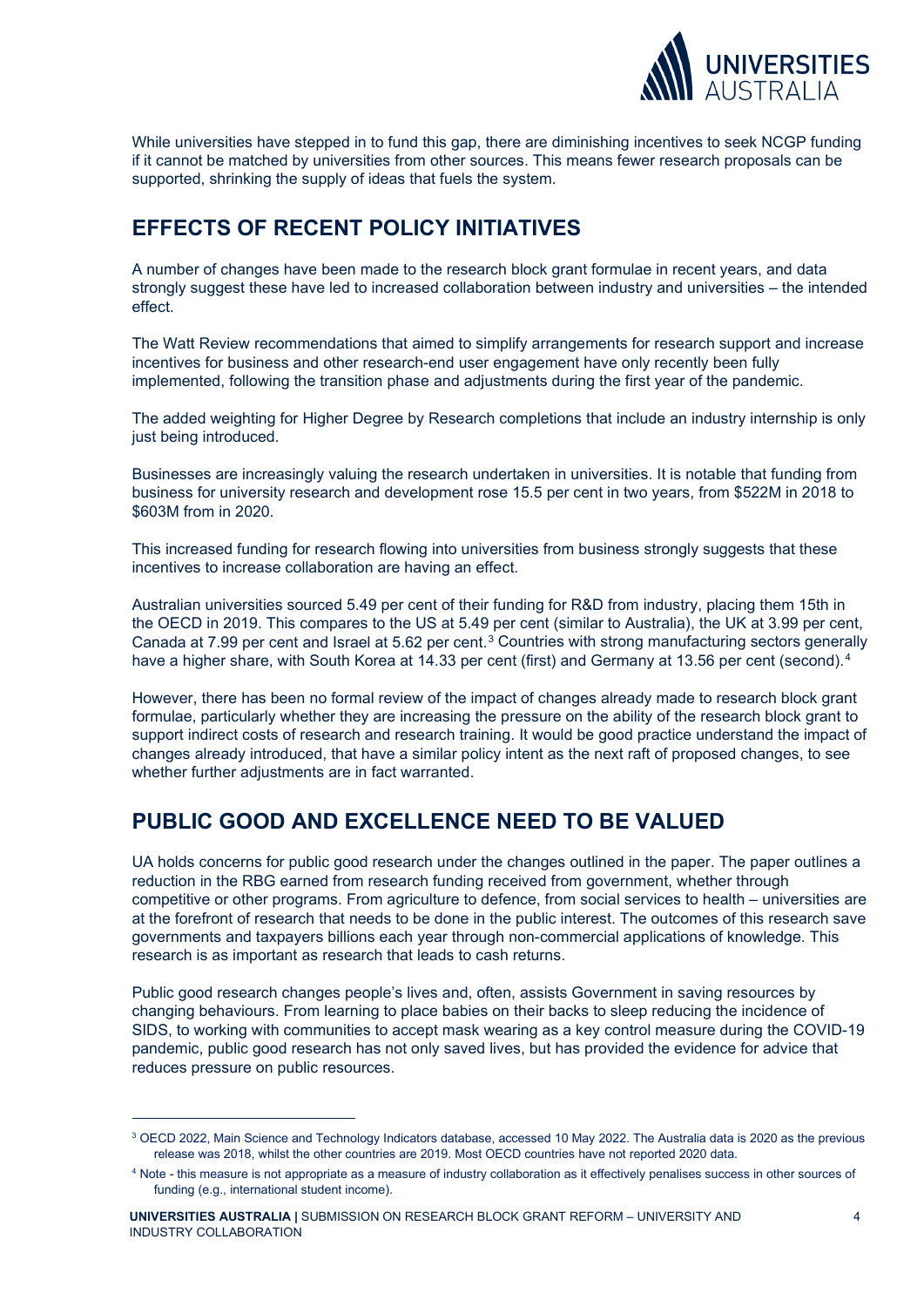

### **THE UNIVERSITY RESEARCH COMMERCIALISATION ACTION PLAN PACKAGE**

The University Research Commercialisation Action Plan contained a large number of policy changes all designed to increase industry and university collaborations and the commercialisation of university research. These include:

- establishing Australia's Economic Accelerator;
- expanding the Main Sequence Venture Fund;
- introducing the Trailblazer Universities Program;
- making changes to university research block grant formula;
- changing the Australian Research Council's programs;
- changing the National Collaborative Research Infrastructure Strategy;
- revising incentives for university researchers;
- addressing intellectual property management; and
- building workforce capacity within universities.

Universities Australia welcomes the investment through Australia's Economic Accelerator, the Main Sequence Venture Fund and the Trailblazer Universities Program. However, UA is concerned that an overemphasis on adjusting policy settings to encourage research commercialisation, particularly through further changes to the research block grant, will lead to outcomes that are not good for Australia's medium and long-term economic and social development.

As noted above, the Government acknowledges that the "RBG funding ensures that universities receive support for basic research, feeding high-quality and innovative research into the research pipeline."

Australian universities undertake 90 per cent of Australia's fundamental research. However, the 2020 ABS Higher Education Research and Development data show that, while applied research increased by 14 per cent in comparison to 2018, and strategic basic research increased by 4 percent, pure basic research recorded a decrease of 11 per cent.

Australia needs to maintain a balance across the types of research undertaken and the disciplines supported. Without the fundamental insights and discoveries of basic research, there is no new knowledge to translate or commercialise. This fundamental, or 'blue-sky', research does not always fit easily into accepted short-term incentive frameworks, yet history repeatedly demonstrates the central role of basic, curiosity-driven research in driving prosperity and progress.

Without an Australian pipeline of basic research, we become ever more reliant on overseas sources just as Australia is focussing heavily on our sovereign capabilities due to the nation's changing strategic circumstances.

It would be unhelpful if there is so much policy focus on one aspect of the research and development pipeline that the pipeline becomes unbalanced. National competitive grants and the research block grant are important supports for basic and applied research. While the consultation paper says government values basic and applied research, it is contradictory to then recommend diluting the research block grant funding available the indirect costs of research.

UA agrees that research collaboration with industry, and research commercialisation are important activities, but they are part of an ecosystem. We are concerned that too many policy levers are being pulled all at once, in the service of one part of the system, to the detriment of the national R&D effort and benefits it delivers to the communities we all serve.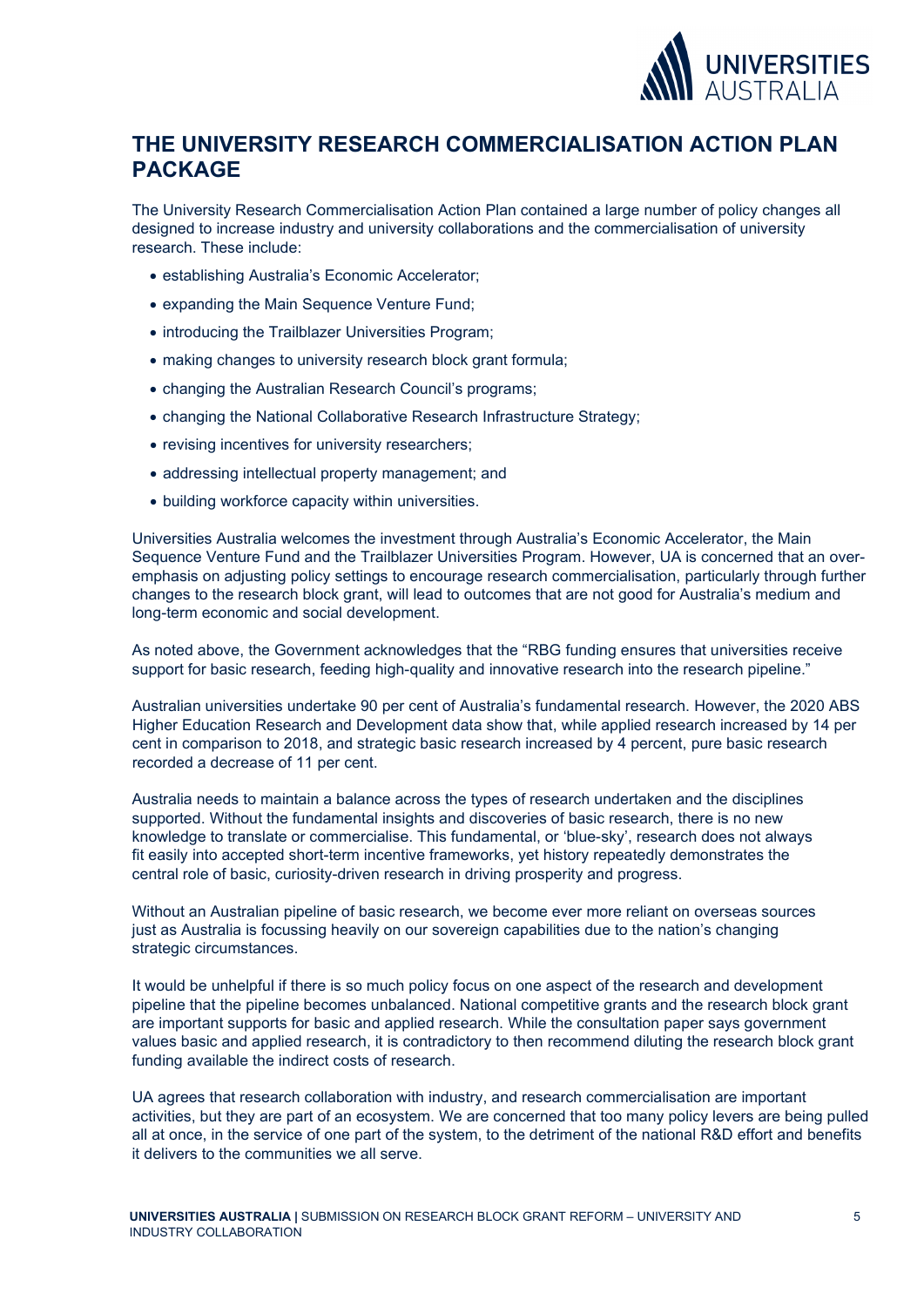

# **A FOCUS ON BUSINESS**

As UA notes in its [submission](https://www.universitiesaustralia.edu.au/submission/submission-to-the-productivity-commission-inquiry-into-productivity) to the Productivity Commission, when the research system works at its best, the key research performing entities of industry, government, higher education and the private non-profit sectors both complement and mutually reinforce each other.

The R&D Tax Incentive (RDTI) scheme has been promoted as the flagship operation of Australian Government innovation efforts for many decades, aiming to promote business innovation through the offering of a tax offset<sup>[5](#page-5-0)</sup> for eligible companies. In 2019–2020, Government provided \$2.7 billion<sup>[6](#page-5-1)</sup> of support to industry through the Research and Development Tax Incentive (RDTI).

UA contends that it is time for Government to apply a much higher level of attention to the taxpayer support provided for business R&D in order to provide policy coherence across the research landscape.

With 86 per cent of Australia's current innovation-focussed investment filtered through the R&D Tax Incentive mechanism, Australia sits apart from peer nations in its singular focus on tax incentives as a mode of stimulating R&D.[7](#page-5-2)

In its submission to the University Research Commercialisation taskforce, Universities Australia highlighted multiple direct R&D funding initiatives that the Government could adopt or scale up, to boost Australia's innovation and productivity, and strongly recommends that these be considered in the Australian R&D landscape, including:[8](#page-5-3)

- Consider the strategic balance approach to investment articulated in Industry, Innovation and Science Australia's advice to Government.
- Adopt a nationally cohesive approach that leverages state-based R&D and innovation initiatives.
- Focus on demand-side incentives for business as it may be more effective in stimulating research commercialisation.
- Investigate the scaling and optimisation of the current Business Research and Innovation Initiative (BRII) program.
- Investigate the introduction of a Small Business Technology Transfer (STTR)-like program.
- Enhance the matching of R&D supply and demand in SMEs by introducing a technology vouchers scheme like that practiced in NSW.
- Mission-driven activity should be appropriately linked to demand, including existing and emerging Australian industry. Connecting mission-based activity to the Modern Manufacturing Strategy should be investigated. Mission oriented innovation policy involves the selection of a societal challenge on which to focus effort. The clustering of research and industry towards shared goals is an effective way of linking research with demand. A recent example of this is the Australian Government's Clean Hydrogen Mission, announced in June 2021.
- Investigate the introduction of a technology transfer network like the German Steinbeis system, in addition to conducting a scan of the system of Australian technology transfer.
- Reinstate the robust measurement by Government of research commercialisation across the entire research sector to provide accurate, quality data on a policy objective of this importance.

<span id="page-5-0"></span><sup>&</sup>lt;sup>5</sup> Set at a 43.5 per cent refundable and 38.5 per cent non-refundable tax offset for businesses with aggregated annual turnovers below and above \$20 million AUD respectively.

<span id="page-5-2"></span><span id="page-5-1"></span><sup>6</sup> Australian Government, Science, Research and Innovation (SRI) Budget Tables, 2021-2022.

 $^7$  Direct government funding and government tax support for business R&D, 2018 and 2006, OECD R&D Tax Incentive Database, http://oe.cd/rdtax, December 2020.

<span id="page-5-3"></span><sup>8</sup> UA submission can be accessed at: [https://www.universitiesaustralia.edu.au/wp-content/uploads/2021/04/UA-Submission-Uni](https://www.universitiesaustralia.edu.au/wp-content/uploads/2021/04/UA-Submission-Uni-research-commercialisation.pdf)[research-commercialisation.pdf](https://www.universitiesaustralia.edu.au/wp-content/uploads/2021/04/UA-Submission-Uni-research-commercialisation.pdf)